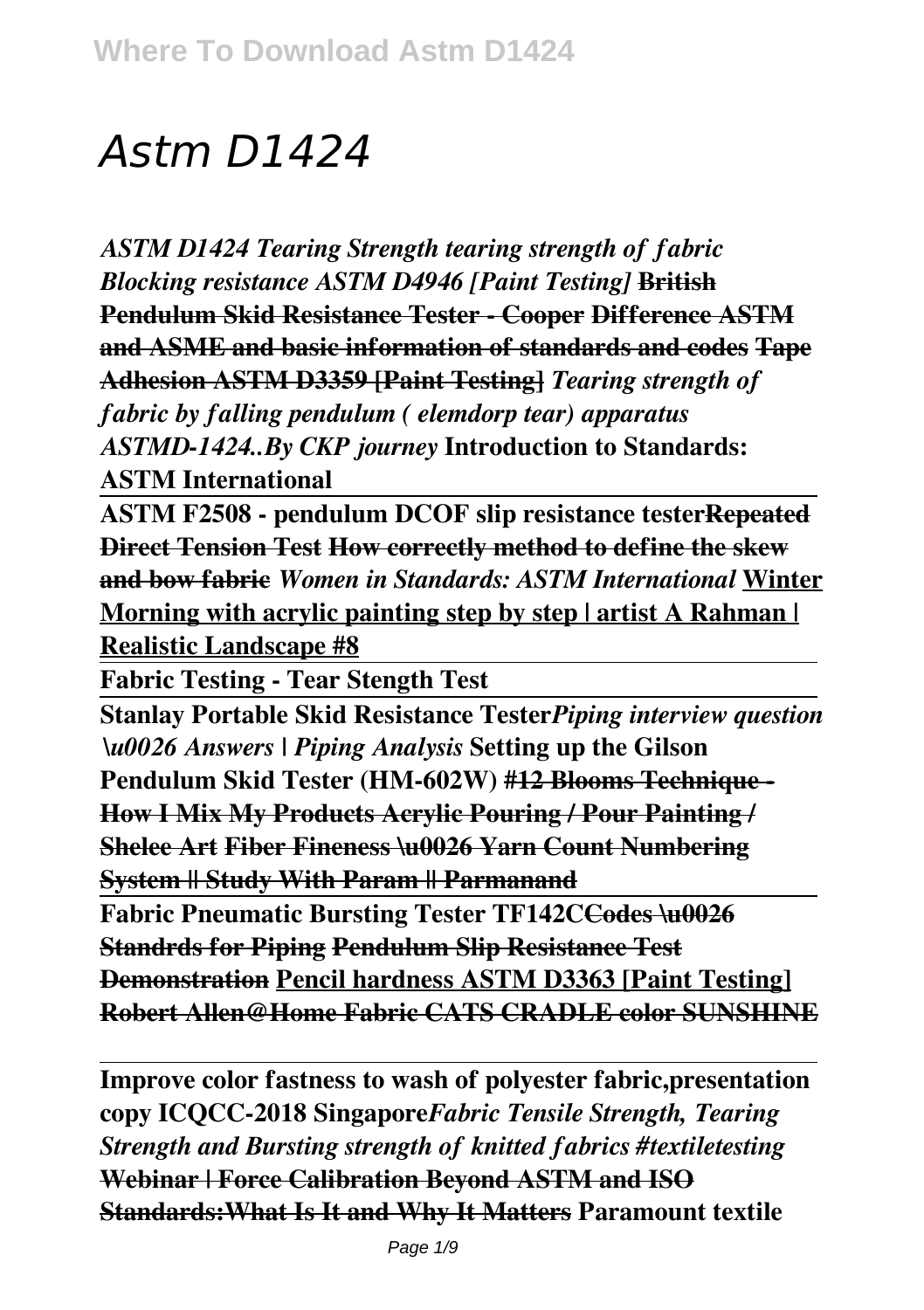**testing - 7 pearl-accuSHRINK I Nx.wmv** *tearing phone books What is the difference between Code, Standard \u0026 Specification? हिंदी में जानें क्या है Code Astm D1424* **doi: 10.1520/d1424-09r19 Citation Format ASTM D1424-09(2019), Standard Test Method for Tearing Strength of Fabrics by Falling-Pendulum (Elmendorf-Type) Apparatus, ASTM International, West Conshohocken, PA, 2019, www.astm.org**

*ASTM D1424 - 09(2019) Standard Test Method for Tearing ...* **ASTM D1424 - Elmendorf Tear This test determines the force required to produce a single-rip tear in most woven fabrics with a falling pendulum apparatus. (ASTM D1424 is also known as an Elmendorf test.) Get Trusted, Timely Test Results from Experienced Professionals**

*ASTM D1424 - Elmendorf Tear - Arcwear - Arc, Flame, and ...* **ASTM D1424 - 09(2019) Standard Test Method for Tearing Strength of Fabrics by Falling-Pendulum (Elmendorf-Type) Apparatus Citing ASTM Standards Citation data is made available by participants in CrossRefs Cited-by Linking service.**

*ASTM International - Standard References for ASTM D1424 ...* **ASTM D1424, 2009 Edition, January 15, 2009 - Standard Test Method for Tearing Strength of Fabrics by Falling-Pendulum (Elmendorf-Type) Apparatus This test method covers the determination of the force required to propagate a single-rip tear starting from a cut in a fabric and using a fallingpendulum (Elmendorf-Type) apparatus.**

*ASTM D1424 : Standard Test Method for Tearing Strength of ...* **ASTM D1424. February 25, 1983 STANDARD TEST METHOD FOR TEAR RESISTANCE OF WOVEN FABRICS** BY FALLING- PENDULUM (ELMENDORF) APPARATUS A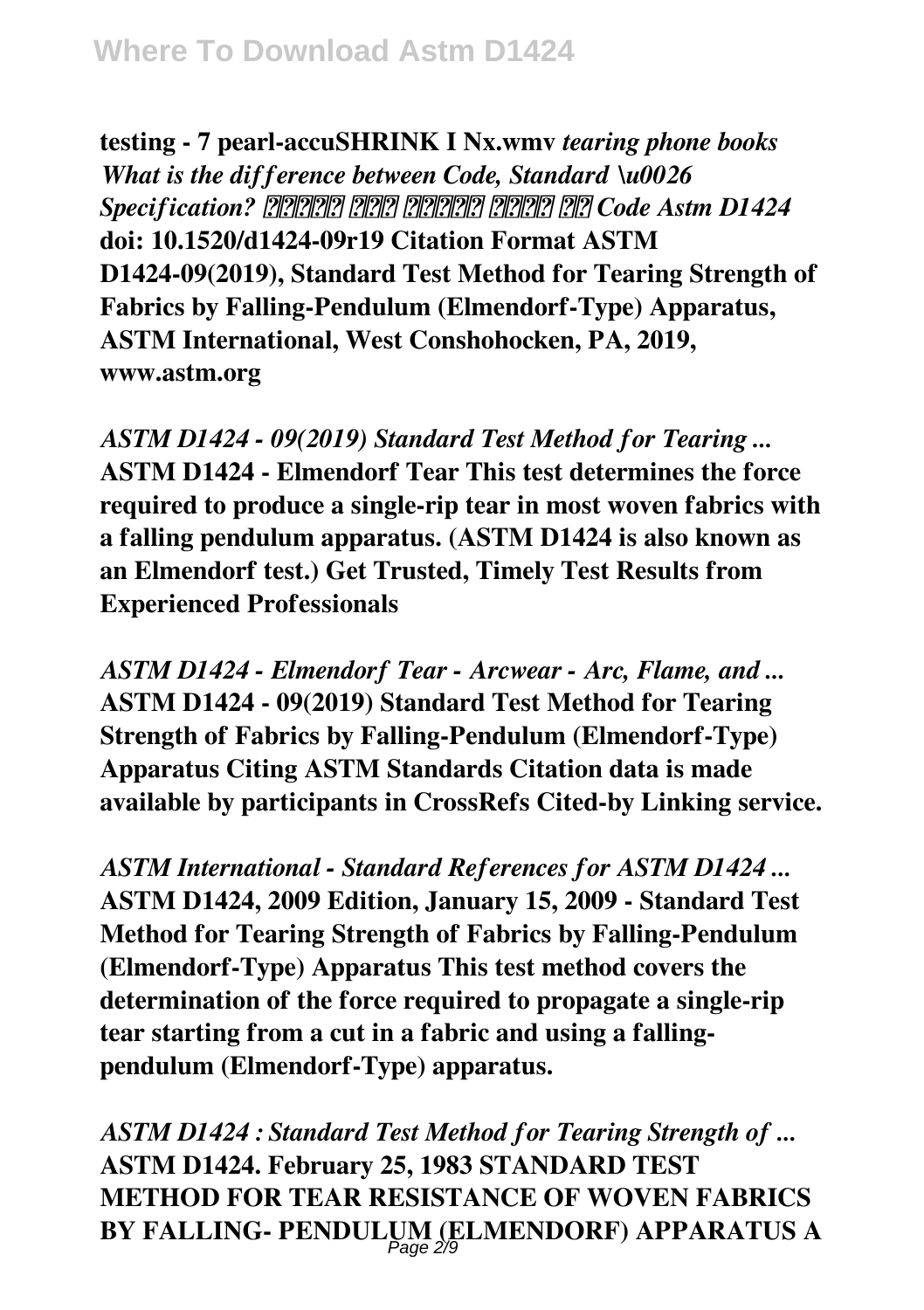**description is not available for this item. View Less. View All. References. This document references: ASTM D123 - Standard Terminology Relating to Textiles. Published ...**

*ASTM D1424 - Standard Test Method for Tearing Strength of ...* **The ASTM D1424 Elmendorf based tear test is the most popular test for measuring the tearing strength of most fabrics. The Elmendorf test testing machine uses a falling pendulum to tear a fabric specimen.**

*ASTM D1424 Tearing Strength of Fabrics by Falling-Pendulum ...* **ASTM-D1424 › Standard Test Method for Tearing Strength of Fabrics by Falling-Pendulum (Elmendorf-Type) Apparatus ASTM-D1424 - 2009 R19 EDITION - CURRENT Show Complete Document History How to Order**

*ASTM-D1424 | Standard Test Method for Tearing Strength of ...* **ASTM-D1424 › Historical Revision Information Standard Test Method for Tearing Strength of Fabrics by Falling-Pendulum Type (Elmendorf) Apparatus ASTM-D1424 - 2007A EDITION - SUPERSEDED Show Complete Document History**

*ASTM-D1424 | Standard Test Method for Tearing Strength of ...* **Buy ASTM D 1424 : 2009 : R2013 Standard Test Method for Tearing Strength of Fabrics by Falling-Pendulum (Elmendorf-Type) Apparatus from SAI Global**

*ASTM D 1424 : 2009 : R2013 Standard Test Method for ...* **ASTM D1424 - 07 Standard Test Method for Tearing Strength of Fabrics by Falling-Pendulum Type (Elmendorf) Apparatus SUPERSEDED (click for Active standard)**

*ASTM D1424 - 07 Standard Test Method for Tearing Strength ...* **ASTM D1424-09 Standard Test Method for Tearing Strength of** Page 3/9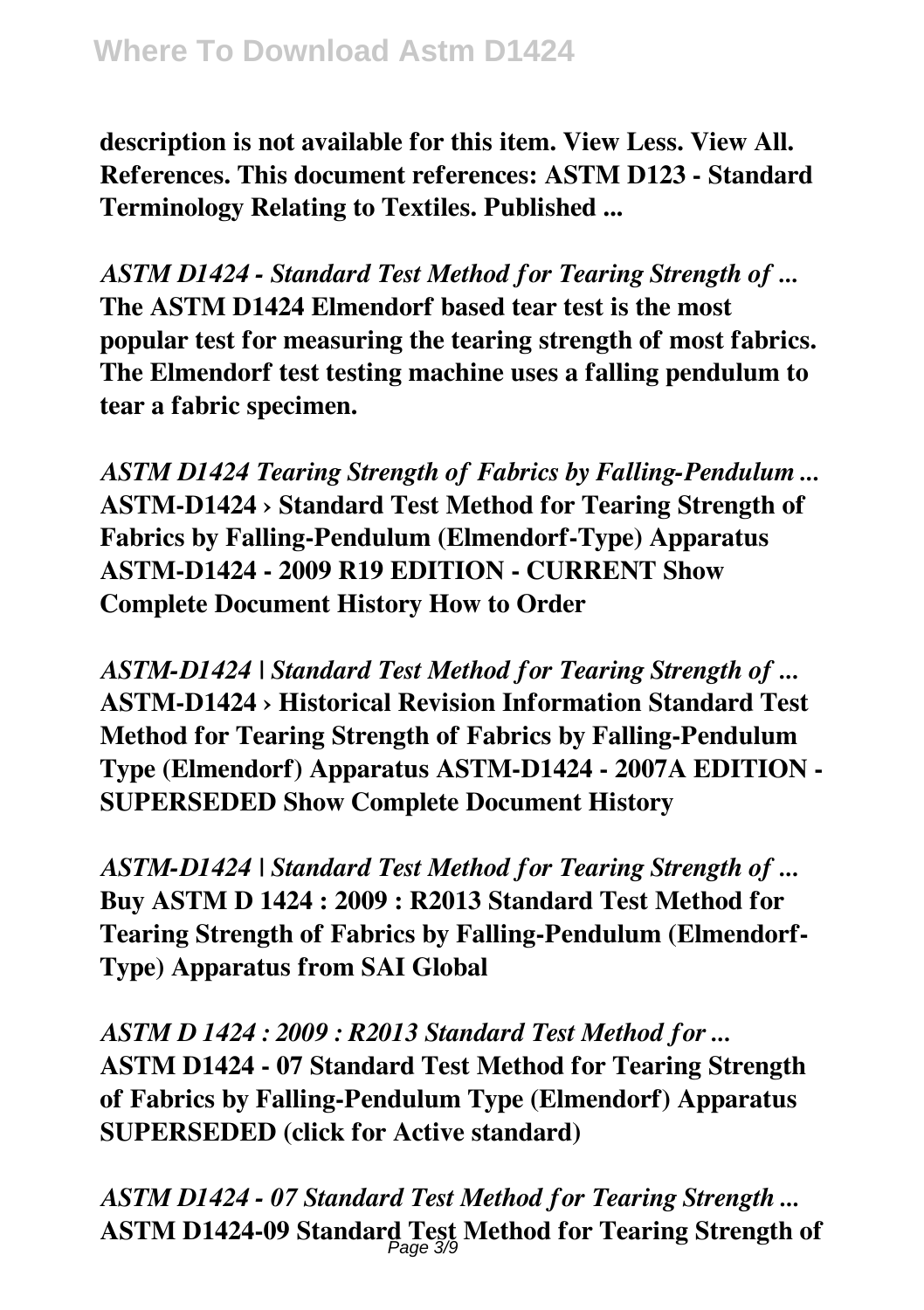**Fabrics by Falling-Pendulum Type (Elmendorf) Apparatus 1.1 This test method covers the determination of the force required to propagate a single-rip tear starting from a cut in a fabric and using a falling-pendulum (Elmendorf-Type) apparatus.**

*ASTM D1424-09 - Standard Test Method for Tearing Strength ...* **Historical Standard: ASTM D1424-09 Standard Test Method for Tearing Strength of Fabrics by Falling-Pendulum Type (Elmendorf) Apparatus SUPERSEDED (see Active link, below) ASTM D1424 1.**

# *ASTM-D1424, 2009 - MADCAD.com*

**ASTM D1424-09(2019) Standard Test Method for Tearing Strength of Fabrics by Falling-Pendulum (Elmendorf-Type) Apparatus. standard by ASTM International, 07/01/2019. View all product details**

# *ASTM D1424-09(2019) - Techstreet*

**Description of ASTM-D1424 . 1.1 This test method covers the determination of the force required to propagate a single-rip tear starting from a cut in a fabric and using a fallingpendulum type (Elmendorf) apparatus.**

# *ASTM-D1424, - MADCAD.com*

**ASTM 1424 describes a tear strength test using the Elmendorf tear tester. There is the following equation for the relationship between the tearing force and the energy loss: Energy loss = tearing force \* distance .**

*Tearing Strength - an overview | ScienceDirect Topics* **ASTM D1424 . Flame Resistance of Textiles (Vertical Test) ASTM D6413 Breaking Strength and Elongation (Grab Test) Breaking Strength Only ASTM D5034 Colorfastness to Laundering AATCC61 Method 2A, 3A Trapezoidal Tear** Page 4/9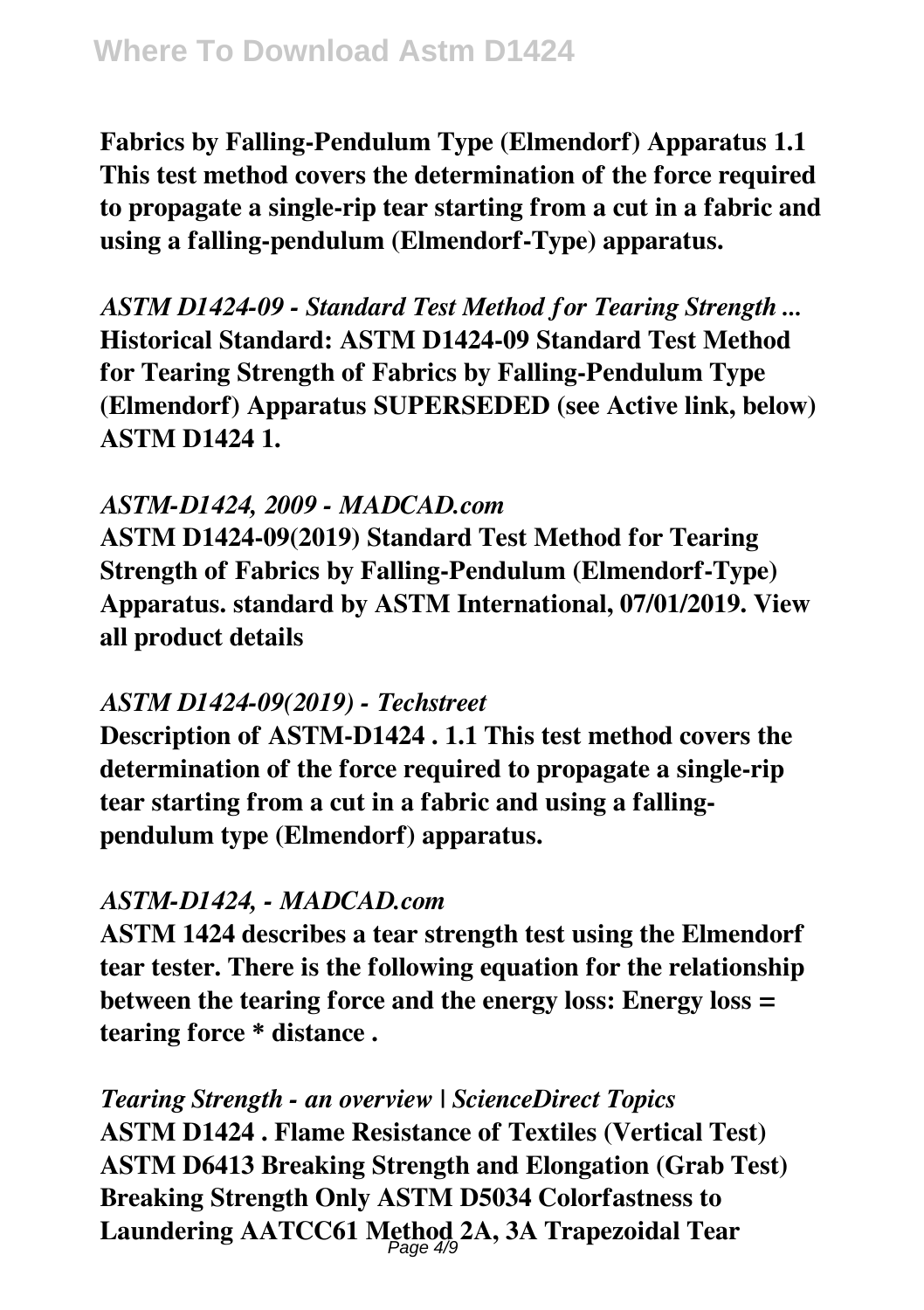**Strength ASTM D5587; ASTM D5733 – 99 (Withdrawn 2008)2 . Seam Breaking Strength ASTM D1683, Section 7.4**

#### *Test Test Method*

**Historical Standard: ASTM D1424-96 Standard Test Method for Tearing Strength of Fabrics by Falling-Pendulum Type (Elmendorf) Apparatus SUPERSEDED (see Active link, below) ASTM D1424 1.**

*ASTM D1424 Tearing Strength tearing strength of fabric Blocking resistance ASTM D4946 [Paint Testing]* **British Pendulum Skid Resistance Tester - Cooper Difference ASTM and ASME and basic information of standards and codes Tape Adhesion ASTM D3359 [Paint Testing]** *Tearing strength of fabric by falling pendulum ( elemdorp tear) apparatus ASTMD-1424..By CKP journey* **Introduction to Standards: ASTM International**

**ASTM F2508 - pendulum DCOF slip resistance testerRepeated Direct Tension Test How correctly method to define the skew and bow fabric** *Women in Standards: ASTM International* **Winter Morning with acrylic painting step by step | artist A Rahman | Realistic Landscape #8**

**Fabric Testing - Tear Stength Test**

**Stanlay Portable Skid Resistance Tester***Piping interview question \u0026 Answers | Piping Analysis* **Setting up the Gilson Pendulum Skid Tester (HM-602W) #12 Blooms Technique - How I Mix My Products Acrylic Pouring / Pour Painting / Shelee Art Fiber Fineness \u0026 Yarn Count Numbering System || Study With Param || Parmanand Fabric Pneumatic Bursting Tester TF142CCodes \u0026 Standrds for Piping Pendulum Slip Resistance Test**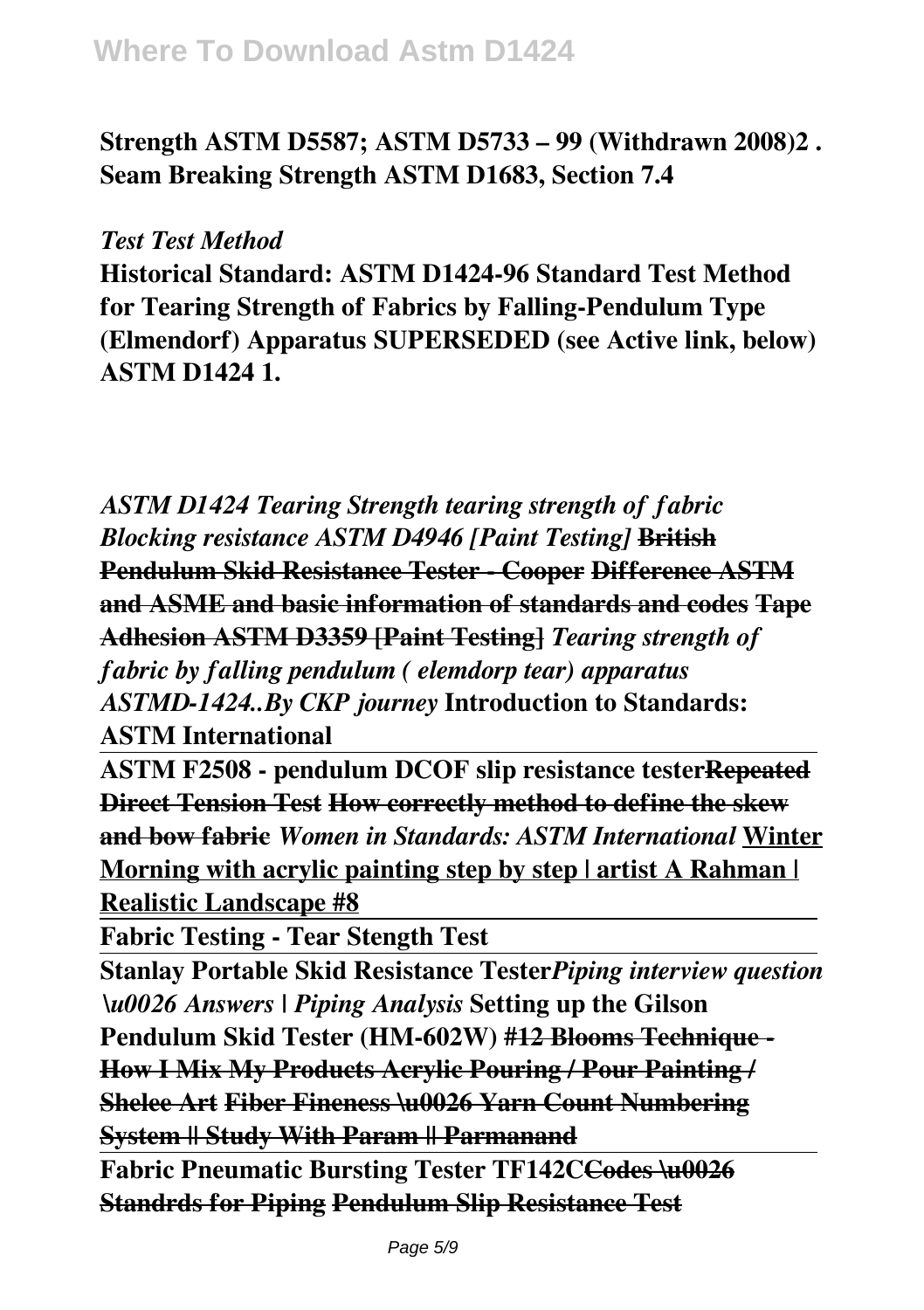## **Demonstration Pencil hardness ASTM D3363 [Paint Testing] Robert Allen@Home Fabric CATS CRADLE color SUNSHINE**

**Improve color fastness to wash of polyester fabric,presentation copy ICQCC-2018 Singapore***Fabric Tensile Strength, Tearing Strength and Bursting strength of knitted fabrics #textiletesting* **Webinar | Force Calibration Beyond ASTM and ISO Standards:What Is It and Why It Matters Paramount textile testing - 7 pearl-accuSHRINK I Nx.wmv** *tearing phone books What is the difference between Code, Standard \u0026 Specification? हिंदी में जानें क्या है Code Astm D1424* **doi: 10.1520/d1424-09r19 Citation Format ASTM D1424-09(2019), Standard Test Method for Tearing Strength of Fabrics by Falling-Pendulum (Elmendorf-Type) Apparatus, ASTM International, West Conshohocken, PA, 2019, www.astm.org**

*ASTM D1424 - 09(2019) Standard Test Method for Tearing ...* **ASTM D1424 - Elmendorf Tear This test determines the force required to produce a single-rip tear in most woven fabrics with a falling pendulum apparatus. (ASTM D1424 is also known as an Elmendorf test.) Get Trusted, Timely Test Results from Experienced Professionals**

*ASTM D1424 - Elmendorf Tear - Arcwear - Arc, Flame, and ...* **ASTM D1424 - 09(2019) Standard Test Method for Tearing Strength of Fabrics by Falling-Pendulum (Elmendorf-Type) Apparatus Citing ASTM Standards Citation data is made available by participants in CrossRefs Cited-by Linking service.**

*ASTM International - Standard References for ASTM D1424 ...* **ASTM D1424, 2009 Edition, January 15, 2009 - Standard Test Method for Tearing Strength of Fabrics by Falling-Pendulum**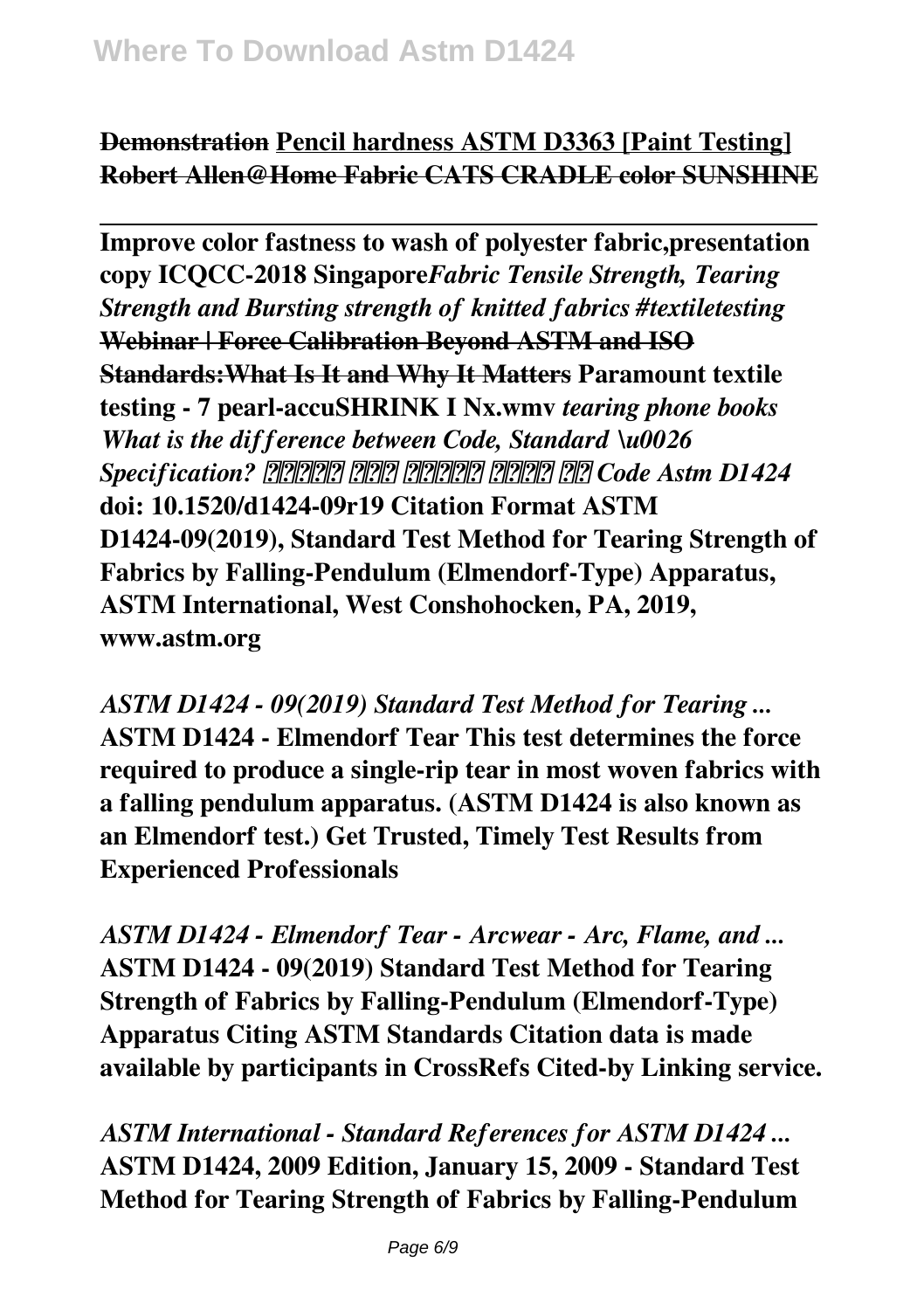**(Elmendorf-Type) Apparatus This test method covers the determination of the force required to propagate a single-rip tear starting from a cut in a fabric and using a fallingpendulum (Elmendorf-Type) apparatus.**

*ASTM D1424 : Standard Test Method for Tearing Strength of ...* **ASTM D1424. February 25, 1983 STANDARD TEST METHOD FOR TEAR RESISTANCE OF WOVEN FABRICS BY FALLING- PENDULUM (ELMENDORF) APPARATUS A description is not available for this item. View Less. View All. References. This document references: ASTM D123 - Standard Terminology Relating to Textiles. Published ...**

*ASTM D1424 - Standard Test Method for Tearing Strength of ...* **The ASTM D1424 Elmendorf based tear test is the most popular test for measuring the tearing strength of most fabrics. The Elmendorf test testing machine uses a falling pendulum to tear a fabric specimen.**

*ASTM D1424 Tearing Strength of Fabrics by Falling-Pendulum ...* **ASTM-D1424 › Standard Test Method for Tearing Strength of Fabrics by Falling-Pendulum (Elmendorf-Type) Apparatus ASTM-D1424 - 2009 R19 EDITION - CURRENT Show Complete Document History How to Order**

*ASTM-D1424 | Standard Test Method for Tearing Strength of ...* **ASTM-D1424 › Historical Revision Information Standard Test Method for Tearing Strength of Fabrics by Falling-Pendulum Type (Elmendorf) Apparatus ASTM-D1424 - 2007A EDITION - SUPERSEDED Show Complete Document History**

*ASTM-D1424 | Standard Test Method for Tearing Strength of ...* **Buy ASTM D 1424 : 2009 : R2013 Standard Test Method for Tearing Strength of Fabrics by Falling-Pendulum (Elmendorf-**Page 7/9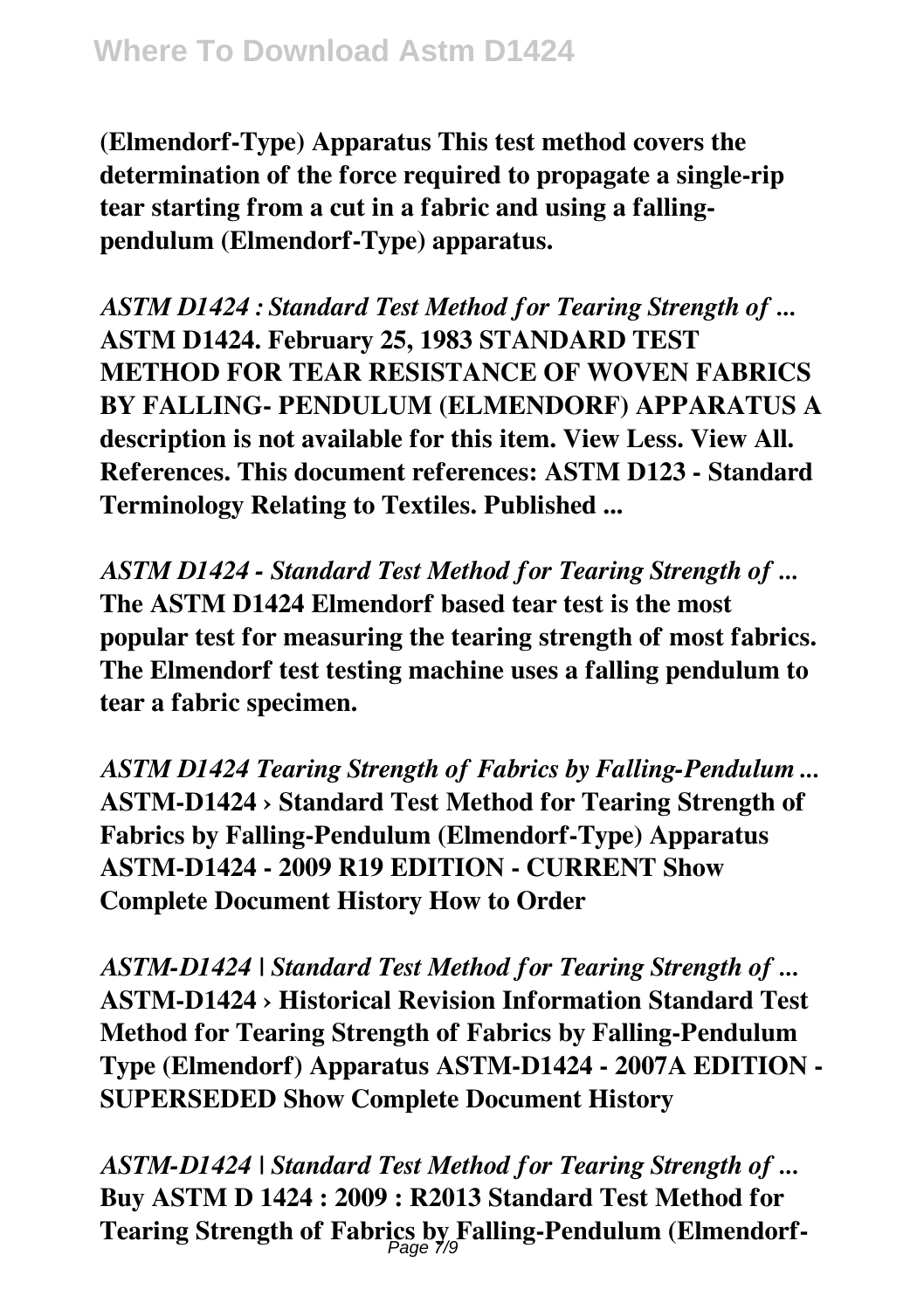# **Type) Apparatus from SAI Global**

*ASTM D 1424 : 2009 : R2013 Standard Test Method for ...* **ASTM D1424 - 07 Standard Test Method for Tearing Strength of Fabrics by Falling-Pendulum Type (Elmendorf) Apparatus SUPERSEDED (click for Active standard)**

*ASTM D1424 - 07 Standard Test Method for Tearing Strength ...* **ASTM D1424-09 Standard Test Method for Tearing Strength of Fabrics by Falling-Pendulum Type (Elmendorf) Apparatus 1.1 This test method covers the determination of the force required to propagate a single-rip tear starting from a cut in a fabric and using a falling-pendulum (Elmendorf-Type) apparatus.**

*ASTM D1424-09 - Standard Test Method for Tearing Strength ...* **Historical Standard: ASTM D1424-09 Standard Test Method for Tearing Strength of Fabrics by Falling-Pendulum Type (Elmendorf) Apparatus SUPERSEDED (see Active link, below) ASTM D1424 1.**

## *ASTM-D1424, 2009 - MADCAD.com*

**ASTM D1424-09(2019) Standard Test Method for Tearing Strength of Fabrics by Falling-Pendulum (Elmendorf-Type) Apparatus. standard by ASTM International, 07/01/2019. View all product details**

## *ASTM D1424-09(2019) - Techstreet*

**Description of ASTM-D1424 . 1.1 This test method covers the determination of the force required to propagate a single-rip tear starting from a cut in a fabric and using a fallingpendulum type (Elmendorf) apparatus.**

# *ASTM-D1424, - MADCAD.com*

**ASTM 1424 describes a tear strength test using the Elmendorf** Page 8/9